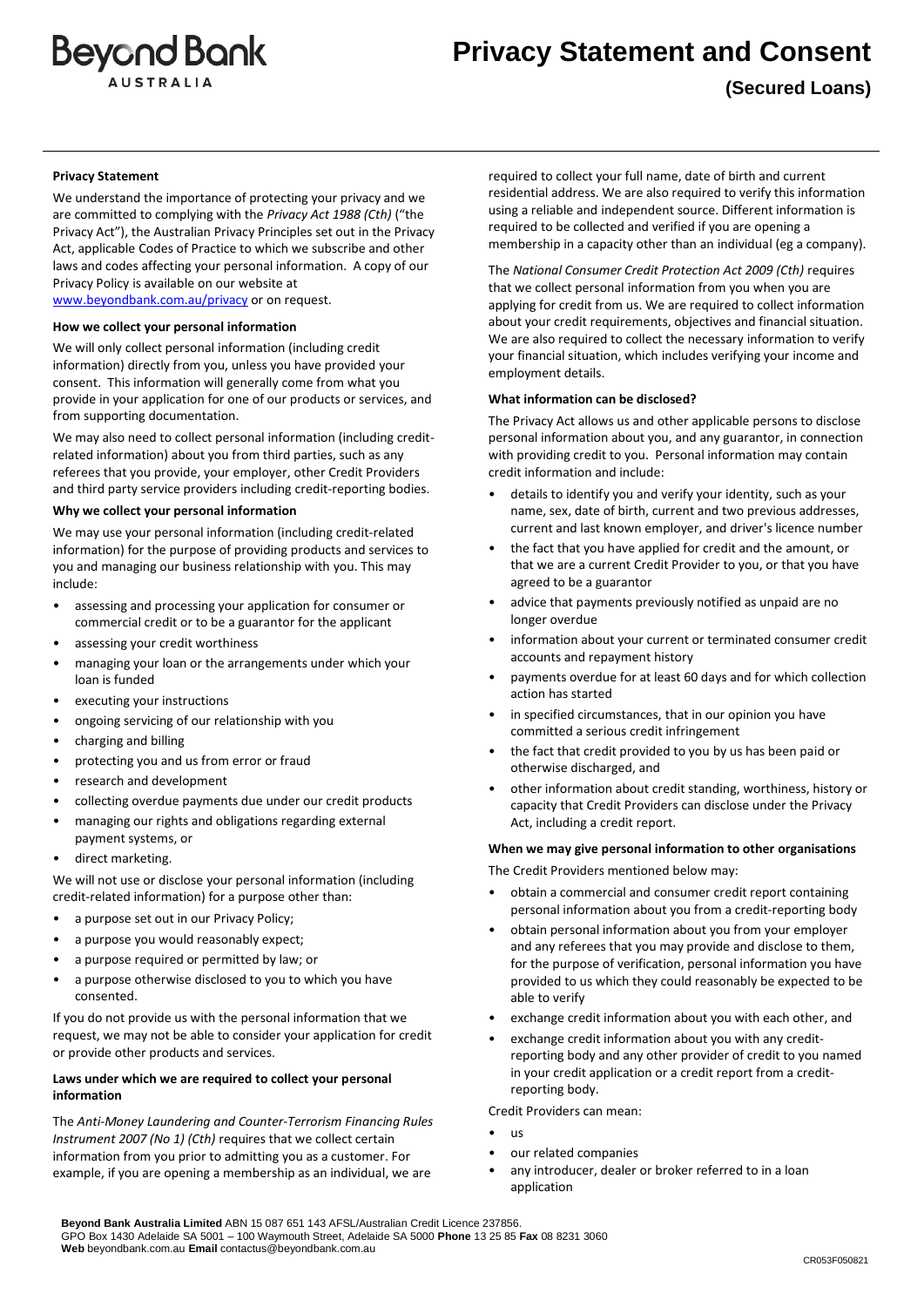

**(Secured Loans)**

- any Credit Provider named in your credit report issued by a credit-reporting body
- any agent or contractor of ours assisting in processing the loan application, and
- other entities involved that may be involved in a securitisation arrangement which we use to fund your loan and any loan originator.

In addition, in connection with assessing your loan application, administering your loan or collecting unpaid amounts under your loan, we may give information to:

- external organisations that are our assignees, agents or contractors
- external service providers to us, such as:
	- · those we use to verify your identity
	- · those we use to provide you with our products and services, including those for whom we act as an agent
	- administration service platforms
	- fund managers
	- · payment systems operators
	- information technology service providers
	- · printing and mailing houses
	- · fraud prevention service providers, and
	- · research consultants
- our professional advisers, such as accountants, lawyers and auditors
- your representative, for example, lawyer, mortgage broker, financial adviser or attorney, as authorised by you
- insurers and re-insurers, where insurance is provided in connection with our services to you
- debt collecting agencies, if you have not repaid a loan as required
- state or territory authorities, and PEXA (the national electronic property exchange), that give assistance to facilitate the provision of home loans to individuals
- government and regulatory authorities, if required or authorised by law
- other Credit Providers, and their professional advisers
- for loans issued as part of the Commonwealth Government's First Home Loan Deposit Scheme (FHLDS) or Family Home Guarantee (FHG):
	- · National Housing Finance and Investment Corporation (NHFIC) for the purpose of meeting our reporting obligations, and
	- · NHFIC and/or the Commonwealth Government for the purpose of overseeing, managing and conducting any further investigations in relation to the FHLDS
- other entities for which you have provided your consent.

#### **Disclosure outside of Australia**

We may disclose your personal information overseas if you choose to make an international transfer. The countries to which we may disclose your personal information are those to which you make a transfer. However, if we do disclose this information outside Australia, we will do so on the basis that the information will be used only for the purposes set out in our Privacy Policy.

From time to time we may use service providers or other third parties which operate or hold data outside of Australia. This may result in your personal information being stored overseas. These parties are selected specifically to assist in enabling us to provide products or services to you, in particular information technology solutions. At present our arrangements include providers based in the United States of America and the Netherlands. Where this occurs, we ensure that appropriate data handling and security arrangements are in place to protect your data.

#### **Important information about credit-reporting bodies**

If you apply for or hold any kind of credit with us, or agree to guarantee or indemnify a loan, we may disclose information to a credit-reporting body. That includes disclosing that you are in default under a credit agreement or have committed a serious credit infringement, if that is the case.

Specifically, we may disclose information to or collect information from either Equifax or Illion.

The Privacy Policy and contact details for Equifax are available at [www.equifax.com.au](http://www.equifax.com.au/) and for Illion are available at [www.illion.com.au.](http://www.illion.com.au/)

Credit-reporting bodies collect credit information about individuals which they provide as credit reports to Credit Providers and others in the credit industry to assist them in managing credit risk, collecting debts and other activities.

"Credit pre-screening" is a service for Credit Providers wishing to send direct marketing material about credit services. A creditreporting body uses information it holds to screen out individuals who do not meet criteria set by the Credit Provider. Creditreporting bodies must maintain a confidential list of individuals who have opted out of their information being used in prescreening. To opt-out of credit pre-screening, contact the creditreporting body, using the contact details on their website, referred to above. You can also ask a credit-reporting body not to use or disclose your personal information for a period if you believe on reasonable grounds that you have been or are likely to be a victim of fraud, including identity fraud.

#### **Lender's mortgage and trade insurers**

In connection with providing credit to you, a lenders' mortgage insurer or a registered trade insurer may obtain credit information about you from a Credit Provider or from a credit-reporting body to assess whether to provide lenders' mortgage insurance to us in relation to an application for consumer credit, or whether to provide trade insurance to us in relation to an application for commercial credit.

#### **Guarantors**

In connection with providing credit to you, the Credit Providers may give a guarantor, or a person who is considering becoming a guarantor, credit information about you for the purpose of enabling the guarantor to decide whether to act as guarantor or to keep informed about the guarantee.

#### **Personal information about third parties**

You represent that, if at any time you supply us with personal information about another person (for example a referee), you are authorised to do so; and you agree to inform that person who we are, how to contact us, and how to obtain our Privacy Policy, and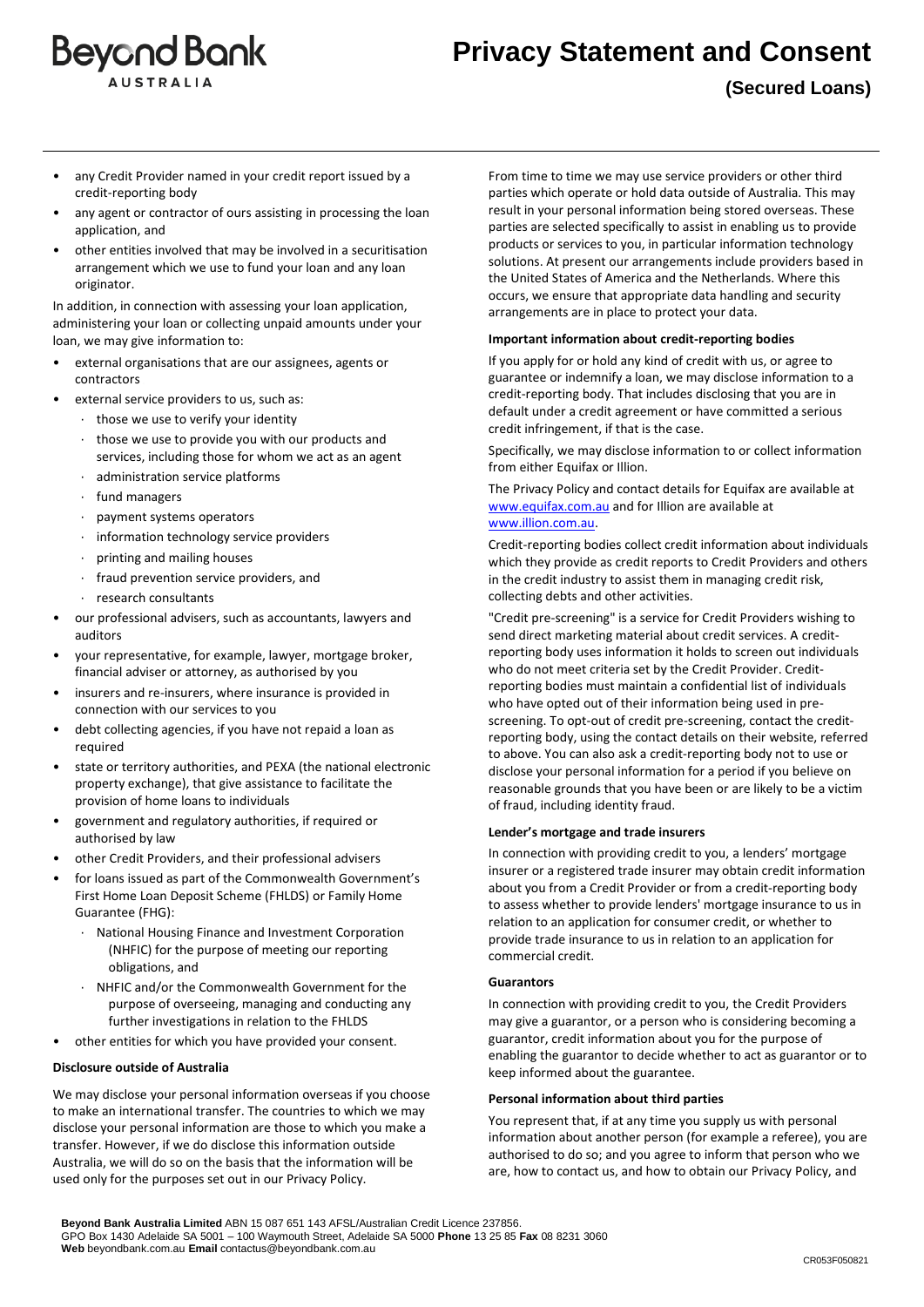

that we will use and disclose their personal information for the purposes set out in this notice and that they can gain access to that information by contacting us.

# **Your rights to access, or seek a correction of, your personal information held by us**

Our Privacy Policy details how you can access, or seek a correction of, any personal information that we hold about you.

# **How to notify us about a potential breach of the Australian Privacy Principles**

Our Privacy Policy details how you may complain about a possible breach of the Australian Privacy Principles or the Privacy (Credit Reporting) Code in relation to the personal information that we hold about you, and how we will deal with your complaint.

# **Lenders Mortgage Insurance**

This section is relevant if we will or may be seeking Lenders' Mortgage Insurance (LMI) from one or more insurers in respect of the repayment of any credit that we may provide in respect of any mortgage that may be given to secure the repayment. In this Notice, each of the insurers listed in the Schedule is referred to as "the Insurer" so that a reference below to the Insurer means each of them acting alone or any or all of them acting collectively.

It is important to note that LMI insures us as the lender against loss on default under a mortgage finance arrangement we have with you. You do not receive the benefit of the LMI policy.

Where we apply to the Insurer for LMI in connection with:

- any credit sought by you from us (whether sought by you alone or with others); or
- any mortgage and/or guarantee given or to be given by you (whether alone or with others) to secure the repayment of any credit provided, or to be provided by us;

the Insurer will be collecting personal information about you. The Insurer will be collecting any such personal information about you:

- to decide whether to insure us under an LMI Policy
- to assess the risk of you defaulting on your obligations to us
- to assess the risk of a guarantor being unable to meet a liability arising under a guarantee
- to administer and vary the insurance cover including for securitisation and hardship applications
- to verify information that we collect about you
- to deal with claims and recovery of proceeds including, among other things, to enforce a loan in place of us if the LMI insurer pays out an insurance claim on your loan
- to conduct risk assessment and management involving credit scoring, portfolio analysis, reporting and fraud prevention
- to comply with legislative and regulatory requirements under the Privacy Act 1988 and Insurance Contracts Act 1984
- for a mortgage insurance purpose relating to you, and
- for any other purpose under the insurance policy issued to us relating to the loan.

Without the provision of your personal information to the Insurer, the Insurer may be unable to process or accept our application for LMI and we may be unable to provide the mortgage finance requested.

The insurer may seek and obtain further personal information

(including sensitive information) about you during the course of the insurance policy. The terms of this Notice and the Insurer's Privacy Policy and Credit Reporting Policy apply to the collection, use and disclosure of that information.

By signing the acknowledgment below, you agree and consent to the Insurer using and disclosing the personal information it collects about you for the purposes set out above (subject to any restrictions imposed on the Insurer by the Privacy Act 1988).

The Insurer will usually, or may, disclose personal information of the kind it collects about you to:

- us
- its related companies
- your referees, including your employer
- your legal and financial advisers
- valuers, other insurers, re-insurers, claim assessors and investigators
- brokers or referrers that submitted applications on your behalf or referred you to the mortgage manager
- other financial institutions
- organisations that are involved in debt collecting or in purchasing debts
- organisations such as fraud reporting agencies that may identify, investigate and/or prevent fraud, suspected fraud, crimes, suspected crimes, or other serious misconduct
- organisations involved in surveying or registering a security property or which otherwise have an interest in a security property
- government or regulatory bodies (including ASIC and the Australian Taxation Office) as required or authorised by law. In some instances, these bodies may share the information with relevant foreign authorities
- rating agencies to the extent necessary to allow the rating agency to rate particular investments
- organisations involved in securitising your loan, including reinsurers and underwriters, loan services, trust managers, trustees and security trustees
- guarantors and prospective guarantors of your loan
- payment system operators to allow an information collector to investigate or correct payments on your loan; and
- service providers (including data consultants and IT contractors), agents, contractors and advisers that assist the information collector to conduct its business.

Where permitted by the Privacy Act, your personal information may be disclosed to organisations overseas including the Insurer's related companies (including in the Philippines), reinsurers, service providers (including but not limited to data consultants and IT contractors), its agents, contractors and external advisers and government and other regulatory bodies.

Overseas organisations may be required to disclose information shared with them under a foreign law. In those instances, Genworth or QBE LMI will not be responsible for that disclosure.

By signing the acknowledgment, you agree and consent (subject to the restrictions imposed on the Insurer by the Privacy Act 1988) to any such disclosures of your collected personal information by the Insurer, regardless of when or how the information was collected, even though some of the organisations may be overseas.

If and to the extent that the Insurer does so in a manner and for